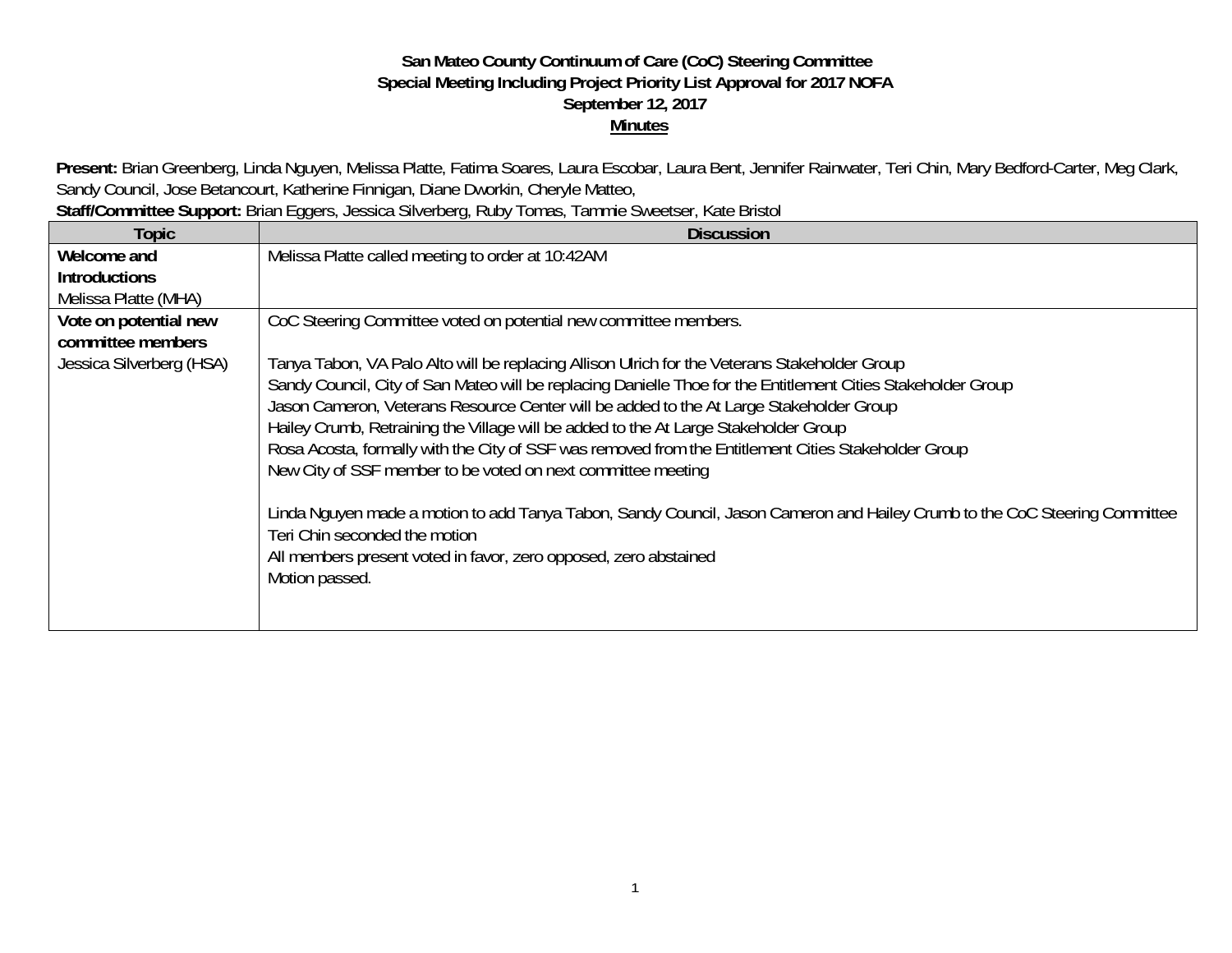| <b>Topic</b>                                                 | <b>Discussion</b>                                                                                                                                                                                                                                                                                      |
|--------------------------------------------------------------|--------------------------------------------------------------------------------------------------------------------------------------------------------------------------------------------------------------------------------------------------------------------------------------------------------|
| CoC NOFA Review and<br>Ranking<br>Kate Bristol (Focus        | Laura Escobar, as a member of the Review Panel, reported on how the CoC Rating and Ranking Review Panel followed the approved<br>Project Review and Ranking Process and scored the 2017 CoC NOFA Project Priority List.                                                                                |
| Strategies), Jessica<br>Silverberg and Brian Eggers<br>(HSA) | 23 projects applications were received. 21 projects for renewal (none requested to reduce their grant or voluntarily reallocated their<br>grant). 2 new Bonus projects                                                                                                                                 |
|                                                              | Rating and ranking results:                                                                                                                                                                                                                                                                            |
|                                                              | 1 new project added to the priority list (Housing Authority PSH), 2 projects were reallocated (1 full project, Samaritan House Safe<br>Harbor TH, and part of another, LifeMoves First Step TH), and 2 new projects created from reallocation funds (Housing Authority PSH<br>and Supportive Services) |
|                                                              | 19 renewing projects and 1 new project from reallocation funding were placed in Tier 1. 1 renewing project and 2 new projects (one from<br>bonus funding and one from reallocation funding) were placed in Tier 2.                                                                                     |
|                                                              | CoC Committee members (not CoC NOFA applicants) were asked to approve the CoC 2017 Project Priority List                                                                                                                                                                                               |
|                                                              | Diane Dworkin made a motion to approve the 2017 CoC Project Priority List,<br>Fatima Soares seconded the motion                                                                                                                                                                                        |
|                                                              | All members present voted in favor, zero opposed, zero abstained<br>Motion passed.                                                                                                                                                                                                                     |
|                                                              | CoC NOFA is due September 28, 2017                                                                                                                                                                                                                                                                     |
|                                                              | Handout- San Mateo County CoC Project Priority List-2017 CoC NOFA                                                                                                                                                                                                                                      |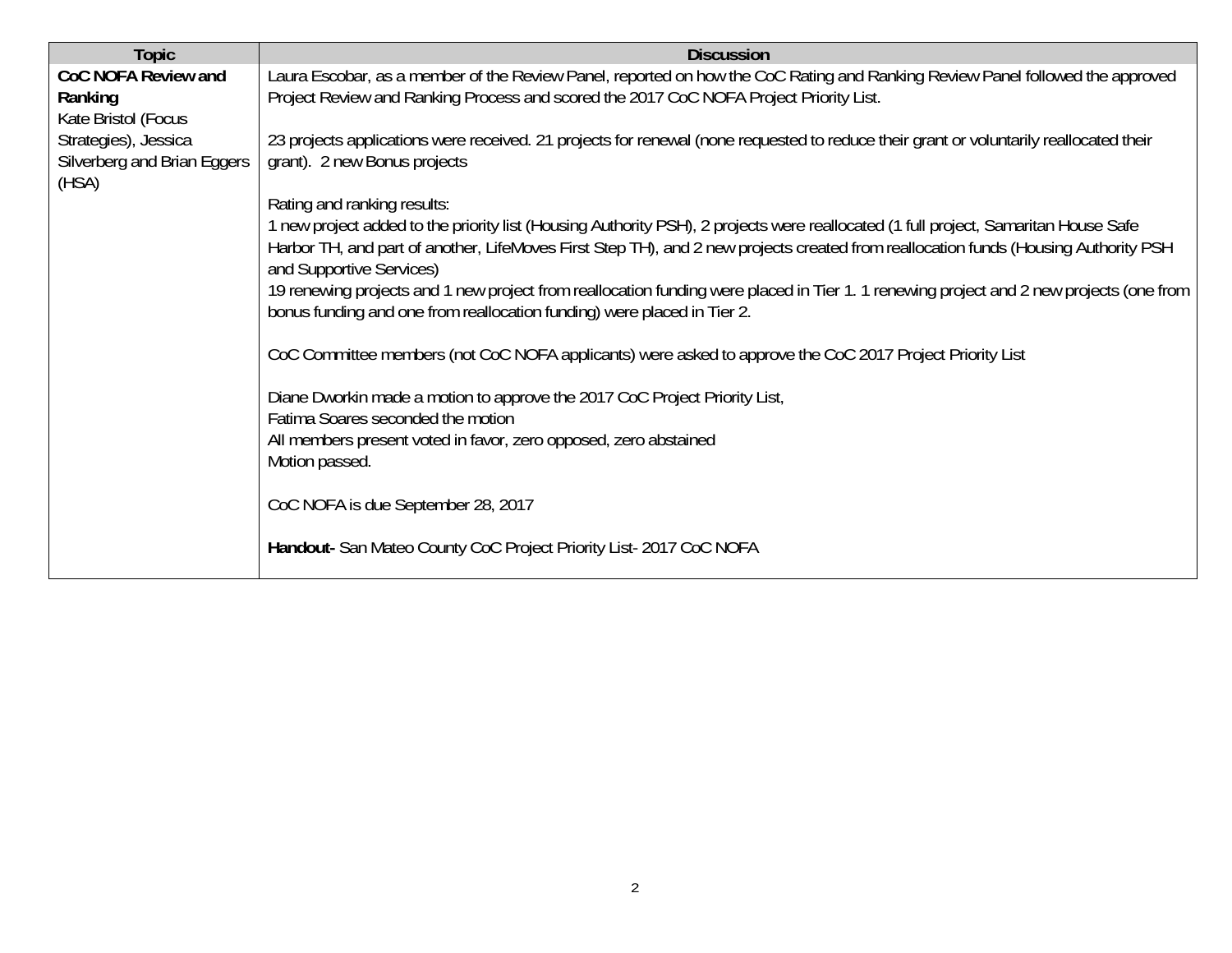| Topic                                                                    | <b>Discussion</b>                                                                                                                                                                                                                                                                            |  |  |  |
|--------------------------------------------------------------------------|----------------------------------------------------------------------------------------------------------------------------------------------------------------------------------------------------------------------------------------------------------------------------------------------|--|--|--|
| Review & Approval of<br>revisions to the CoC                             | Committee reviewed revised San Mateo County Continuum of Care CoC and HMIS Governance Charter                                                                                                                                                                                                |  |  |  |
| <b>Governance Charter</b><br>Kate Bristol (Focus<br>Strategies), Jessica | Reviewed revisions regarding CoC Steering Committee Structure and Function, including: adding stakeholder groups, adjusting term<br>limits and election/nomination of members, expanding decision-making abilities for time-sensitive items, and clarifying subcommittees                    |  |  |  |
| Silverberg and Brian Eggers<br>(HSA)                                     | Reviewed revisions regarding San Mateo County CoC Policies and Standards, including: providing more information about the CES<br>provider and implementation, CES prioritization, adding Emergency Shelter and Transitional Housing standards, and adding the anti-<br>discrimination Policy |  |  |  |
|                                                                          | Reviewed revisions regarding the HMIS Policies and Procedures, including: ensuring all project types were included in manual                                                                                                                                                                 |  |  |  |
|                                                                          | Laura Bent made a motion to approve the revisions of the CoC and HMIS Governance Charter<br>Diane Dworkin seconded the motion<br>All members present voted in favor, zero opposed, zero abstained<br>Motion passed.                                                                          |  |  |  |
|                                                                          | Handout-San Mateo Continuum of Care CoC and HMIS Governance Charter Proposed Revisions 9/10/17                                                                                                                                                                                               |  |  |  |
| Adjournment<br>Melissa Platte                                            | Attendees shared various program updates and then Melissa adjourned the meeting at 11:40AM                                                                                                                                                                                                   |  |  |  |

## Next meetings:

October 13, 2017, 10:30-12:00 at the HSA office at 1 Davis Drive, Belmont- Montara Room